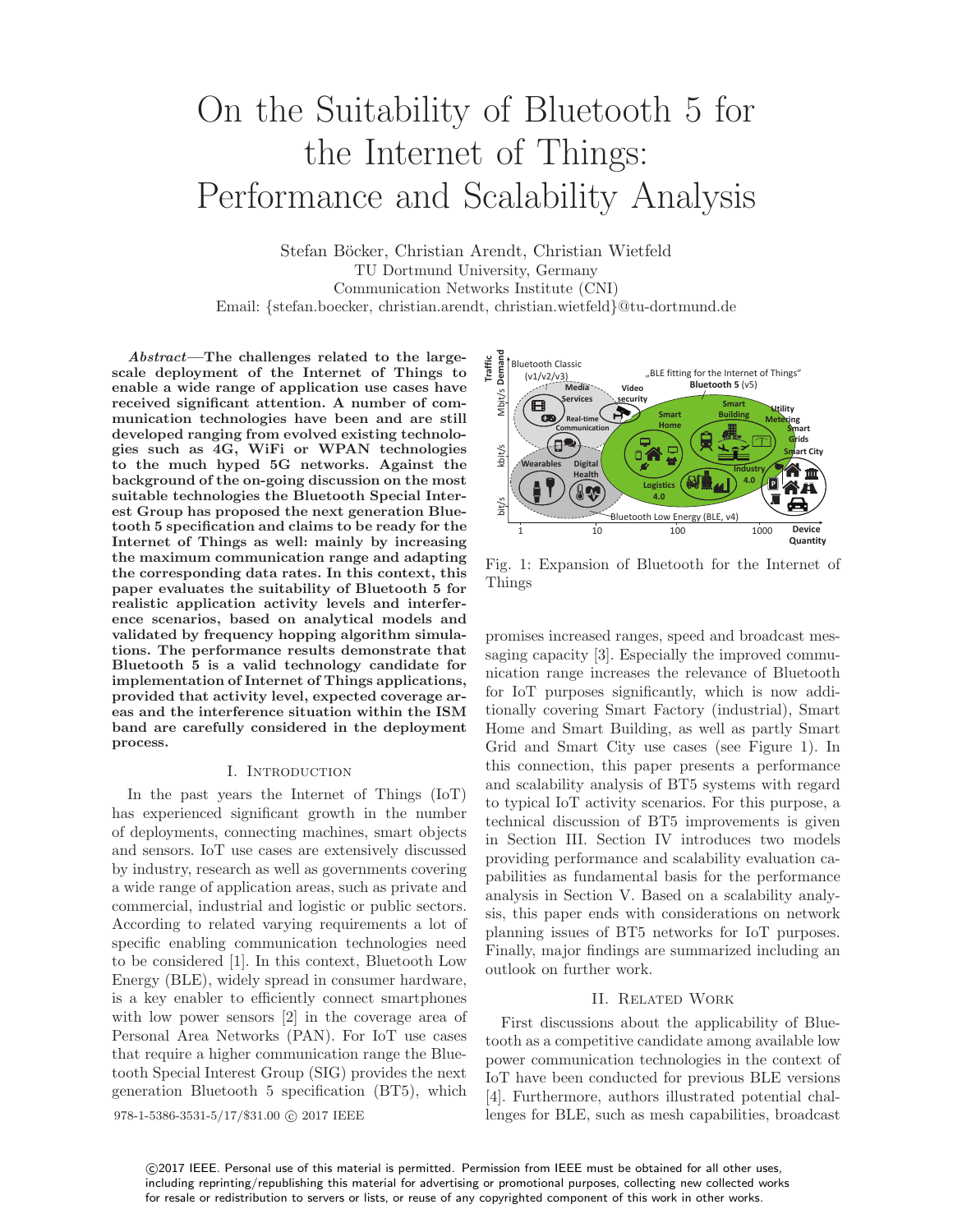and range improvements, that are now updated and improved within the BT5 specification. According to previous BLE versions (4.x), an analytical model of BLE throughput as a function of Bit Error Rate (BER) is presented in [5]. This model accurately predicts the maximum BLE throughput for relevant BERs and various connection intervals (connInterval). The authors in [6] introduce a simulation of BLE's Adaptive Frequency Hopping (AFH) channel algorithm. A pseudo-code for simulation software to calculate selection probability for each data channel is detailed. Related results demonstrate the collision probability between multiple BLE piconets (pairs). In [7] the same authors present an analytical model to find the selection probability of each of the 37 BLE data channels and detect the collision probability between collocated BLE piconets. In contrast, this paper presents an analytical model to detect collision probabilities of BT5 specification, which are validated by an AFH simulation model. Hence, the maximum capacity of collocated BLE piconets is derived within a scalability analysis study.

#### III. Bluetooth 5 Overview

The Bluetooth 5 specification [8] is published as the latest version of Bluetooth core specification in the end of 2016. It is an advancement of the latest BLE version 4.2 and improves data rate, range, broadcast capabilities, as well as fast and seamless pairing processes, affording even more flexible and versatile deployments. The new physical layer mode LE 2M PHY allows to operate at 2 MSymbols/s and thus enables higher data rates compared to the well known uncoded LE 1M PHY of Bluetooth 4. On the other hand, to achieve higher transmission ranges, a PHY mode with convolutional FEC coding is added to the specification (LE Coded PHY ). The convolutional code is available with a coding rate of  $1/2$  (S=2) or  $1/8$  (S=8). Despite the uncoded LE 1M PHY, all improvements are optional and can be implemented based on the considered application requirements. The presented work is analyzing the capabilities of BT5 for IoT purposes and thus focuses on the LE Coded PHY modes, as key enabler for a wide range of IoT use cases.

### A. Theoretical Throughput of Bluetooth 5

The transmission time strongly depends on the chosen PHY mode. The well known LE 1M PHY of Bluetooth 4 uses a 1 Byte preamble, the overall data frame is sent with 1 Mbit/s physical data rate. In contrast, the LE 2M PHY utilizes 2 Mbit/s physical data rate and has a preamble size of 2 Byte. Both coded PHY Modes consider the 1 Mbit/s physical data rate of the LE 1M PHY, but implement a FEC code rate of 1/2 or 1/8, resulting in a reduced PHY rate of 500 kbit/s respectively 125 kbit/s. The corresponding packet formats of the coded and uncoded PHY modes are introduced in Figure 2. In the following, this section considers the underlying MAC layer overhead and calculates a MAC data rate, which is a better indicator of the prospective goodput.



Fig. 2: Bluetooth 5 MAC frame format for data channel

Each packet is acknowledged with an empty data channel packet. The Inter Frame Space  $(T_{IFS})$  between two packets (user data or ACK) is 150  $\mu s$ , resulting in Equation 1 for the transmission time of one packet  $T_{Trans}$ .

$$
T_{Trans} = T_{Packet} + 2 \cdot T_{IFS} + T_{ACK} \tag{1}
$$

The detailed communication time needed for one data frame transmission is linked to the packet formats shown in Figure 2. The packet transmission time for uncoded PHY modes is depicted by Equation 2, while the transmission time for LE Coded PHY modes is represented by Equation 3.

$$
T_{Packet-Uncoded} = T_{Preamble} + T_{AccessAddress}
$$
  
+
$$
T_{PDU} + T_{CRC}
$$
 (2)

$$
T_{Packet-Coded} = T_{Preamble} + T_{AccessAddress}
$$

$$
+ T_{CI} + T_{TERM1} + T_{PDU}
$$

$$
+ T_{CRC} + T_{TERM2}
$$

$$
(3)
$$

Thus, the protocol overhead (MAC) is defined as follows:

$$
T_{Overhead} = T_{Trans} - T_{PDU} \tag{4}
$$

As above illustrated in Figure 2, LE Coded PHY consists of a Preamble field, followed by Access Address, Coding Indicator and TERM1 field, all coded with a physical data rate of 125 kbit/s. The corresponding payload (PDU, CRC, TERM1 fields) are either coded with a physical data rate of 125 kbit/s or 500 kbit/s, depending on the chosen coded PHY mode. To calculate an accurate user data throughput, the connection intervals of BLE need to be taken into account. The connection intervals range from 7.5 ms to 4 s in multiples of 1.25 ms and define the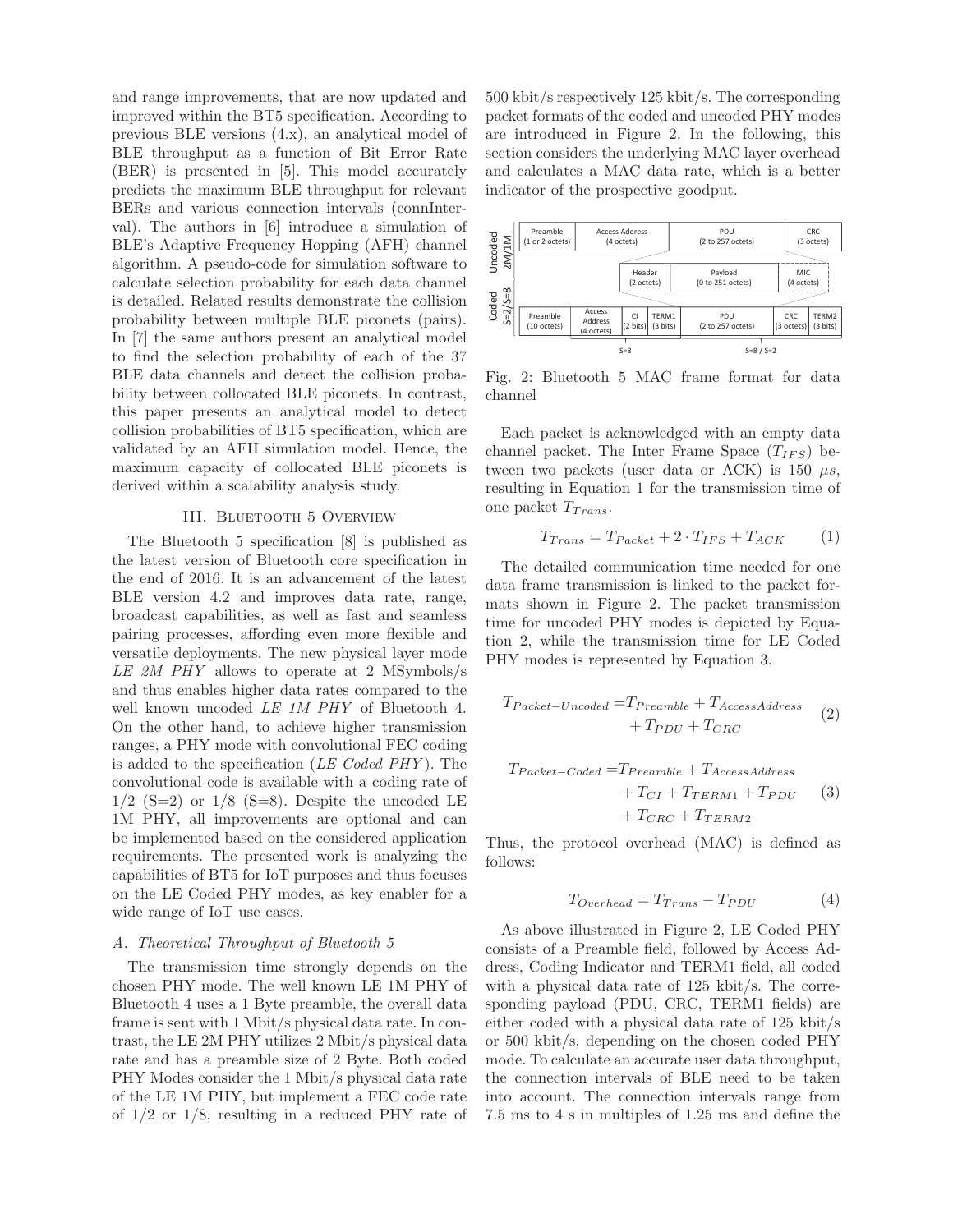time between two frequency hops. In one connection interval a discrete number of packets can be sent. In case of a packet error, the corresponding stations back off until the next connection interval continues communication with the next hopping frequency[8]. Thus, this work focuses on the minimum connection interval of 7.5 ms, in order to achieve a maximum throughput in case of transmission errors. The resulting goodput can be further optimized by reducing the payload size  $(PDU_{opt})$  in order to benefit from the best case connection interval utilization, due to reduced idle times (see Figure 3).



Fig. 3: Decision Algorithm for PDU size optimization

In this connection,  $PDU_{opt}$  is a function of packets per Interval (ppI), whereby ppI is the connection Interval divided by  $T_{packet}$ .

$$
PDU_{opt}[Byte] = \lfloor \left( \frac{connInterval}{ppI + 1} - T_{Overhead} \right) \tag{5}
$$

$$
\cdot PHY Rate \rfloor
$$

Summarizing these considerations, the MAC layer goodput is calculated as presented in Equation 6. Derived results are shown in Table I.

$$
Goodput = \frac{Payload \cdot ppI}{conInterval} \tag{6}
$$

TABLE I: Maximum Bluetooth 5 Goodput (for a connection interval of 7.5ms)

| <b>PHY</b><br>Mode | Payload<br>Size<br>[Byte] | $T_{Trans}$<br>$\left[ms\right]$ | ppl | Goodput<br>$\left[\frac{kBit}{a}\right]$ |
|--------------------|---------------------------|----------------------------------|-----|------------------------------------------|
| 2M                 | 215                       | 1.248                            | 6   | 1376.000                                 |
| 1 M                | 251                       | 2.468                            | 3   | 803.200                                  |
| $CodedS=2$         | 157                       | 3.736                            | 2   | 334.933                                  |
| $Coded S = 8$      | 90                        | 7.5                              |     | 96.000                                   |

#### B. Theoretical Range of Bluetooth 5

As mentioned above, the LE Coded PHYs are used to achieve higher transmission ranges due to a more robust transmission. This increased robustness leads to better receiver sensitivities which are shown in Table II. It should be mentioned that

the listed receiver sensitivities are documented in BT5 specification, however, in practice many devices show much better performance. For example, receiver sensitivity for Texas Instruments CC2640R2F chipset is up to -97 dBm. Nevertheless, this work is focusing on sensitivity values listed in Table II.

TABLE II: Bluetooth 5 Receiver Sensitivities [8]

| PHY mode             | Sensitivity<br>$\left[\text{dbm}\right]$ |
|----------------------|------------------------------------------|
| LE Uncoded PHYs      | $<-70$                                   |
| LE Coded PHY $(S=2)$ | $<-75$                                   |
| LE Coded PHY $(S=8)$ | $<-82$                                   |

BT5 introduces an additional transmission power class of 20 dBm in order to further increase the maximum communication range (see Table III).

TABLE III: Bluetooth 5 Transmission Power Classes [8]

| Power<br>Class | Maximum<br>Power [dbm] | $T_{\rm X}$ | Minimum<br>Power[dbm] | T <sub>x</sub> |
|----------------|------------------------|-------------|-----------------------|----------------|
|                | $+20$                  |             | $+10$                 |                |
| 1.5            | $+10$                  |             | $-20$                 |                |
| 2              | $+4$                   |             | $-20$                 |                |
| 3              |                        |             | $-20$                 |                |

Concluding, Figure 4 summarizes the achievable data rates and related communication distances calculated based on a simple free space channel model, as well as all above introduced transmission power classes. The results are derived from a link budget consideration shown in equation 7, where  $L_{free}$  denotes the allowed free space loss,  $P_E$  the receiver sensitivity given in Table II, and  $P<sub>S</sub>$  the transmission power given in Table III.

$$
L_{free} = P_E - P_S \tag{7}
$$

The maximum communication range r can be derived from the free space loss with a frequency of 2.4 GHz (Equation 8).

$$
r = 10^{\frac{L_{free}}{20} - \log_{10}(\frac{4\pi f}{c})}
$$
 (8)

The LE 2M PHY mode utilizes the same sensitivity as the LE 1M PHY. However the achieved communication range is about 80% smaller compared to the LE 1M PHY [9]. This can be explained by a higher inter symbol interference caused by a higher symbol rate of the LE 2M PHY. All in all the communication distances in Figure 4 vary from 30 m to 120 m minimal communication distances (power class 3) up to 300 m to 1200 m (power class 1). Beyond, the LE Coded PHYs result in significantly higher communication distances and enable a feasible range that can be used for various IoT use cases as discussed later.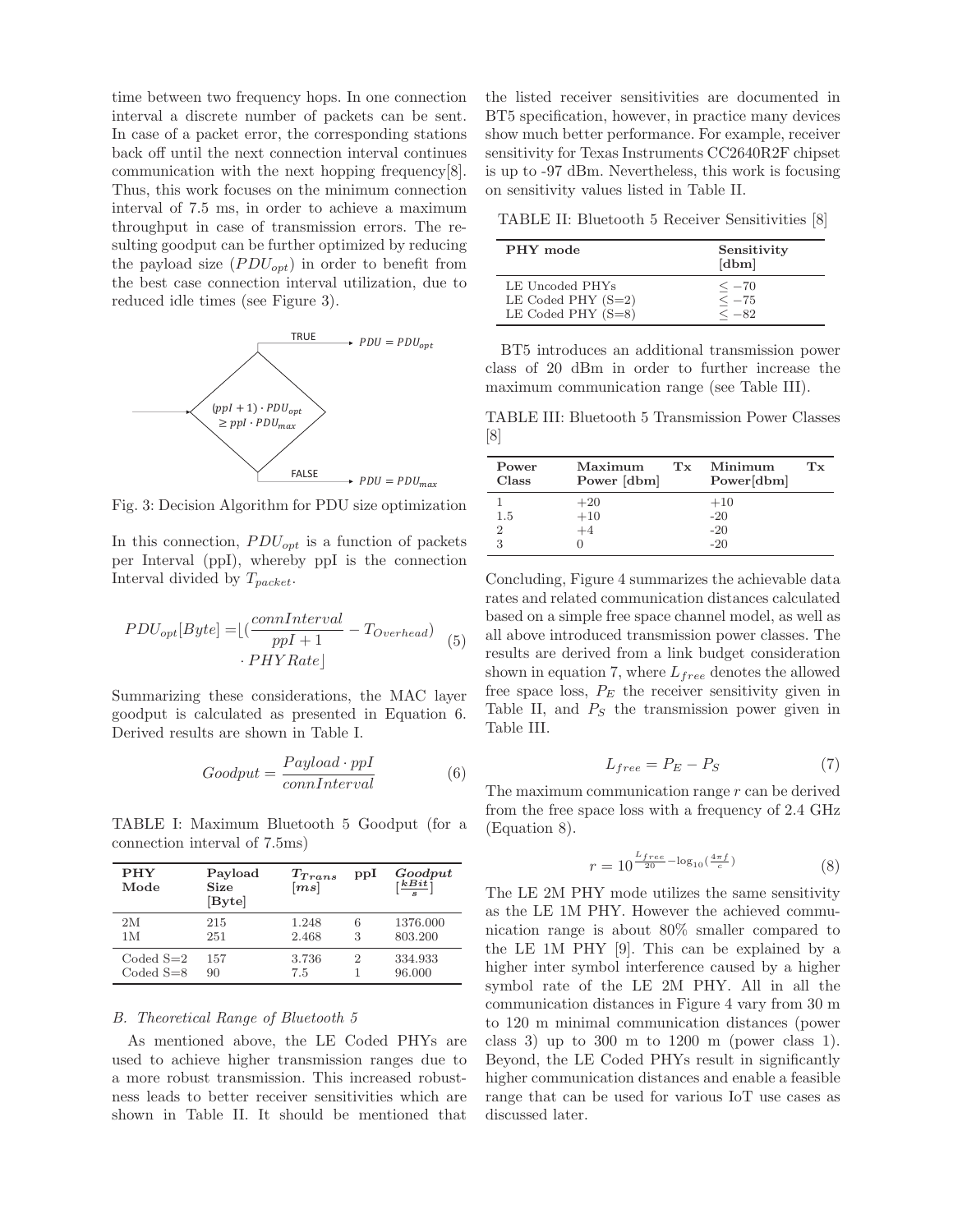

Fig. 4: Bluetooth 5 Ranges for different PHY Modes

## IV. Methodical Approach for Performance and Scalability Analysis of Bluetooth 5

BT5 is operated in the 2.4 GHz ISM Band and divides the overall bandwidth in 40 channels of 2 MHz bandwidth per each frequency channel (compare Figure 5). Furthermore, Bluetooth and also BT5 implement the AFH channel algorithm, which means in the presence of interference signals BT5 will detect such interferer and skip the interfered frequencies. In this work, four different interference scenarios are considered within the following performance analysis. As depicted in Figure 5 the interference is implemented by collocated WiFi channels and reduced utilizable bandwidth  $S_{BT}$  for BT5 systems from 100% to 25%. WiFi traffic is assumed as continuous channel occupation and not as more realistic burst traffic, which covers a pessimistic worst case, but guaranteeing that the AFH detects WiFi channel occupation in advance.

The subsequent analysis approaches rely on the following assumptions. A path loss model is not considered, which results in an assumed packet loss for every hopping collision. Furthermore, it is assumed that in case of a packet error within one connInterval all packets belonging to this interval are lost. This assumption covers the worst case scenario, whereby always the first packet is interfered and communication processes are continued with the following connInverval. Analysis approaches focus on data channel communication within the BT5 connection state,

whereby connection set up procedures are taken into account.

# A. Analytical model for Worst Case Collision Probability

For the analysis of Packet Error Rates (PER) an approach, which was former discussed in [10] and which is based on classic Bluetooth, is adopted for the circumstances of BT5. As above introduced 79 classic BT channels are reduced to namely 40 channels, whereby 37 channels are used as data channels and 3 for advertising purposes. Furthermore, the mentioned basis is enhanced by considering the introduced interference scenarios. The derived analytical model is implemented for the above introduced assumption that all packets of a connection interval are broken in case of an error with the corresponding interval. Considering the above introduced simplifications Equation 9 depicts the implemented analytical model within this work

$$
PER = 1 - \left(\frac{37 \cdot S_{BT} - 1}{37 \cdot S_{BT}}\right)^{2(n-1)\cdot G} \tag{9}
$$

with  $n$  as the number of interfering BT5 devices,  $S_{BT}$  as usable spectrum for BT5 connectivity and G as activity level of individual piconets.

# B. Simulation model for Collision Probability

In order to verify the analytical model, this work implements the new hopping algorithm introduced with Bluetooth 5.0, namely Channel Selection Algorithm  $#2$  [8] shown in Figure 6. The algorithm generates a random number for each hop using a random channel Identifier for each piconet and a counter which is initialized at connection start and incremented with every connection event. The output of the random number generator modulo 37 defines the next unmapped channel. If it is a usable channel it is the next channel in the hopping scheme, if not a remapping index is calculated with Equation 10 and the next channel in the hopping scheme is taken from the remappingTable with the remappingIndex.

$$
remappingIndex = \lfloor N \cdot \frac{prn_{-}e}{2^{16}} \rfloor \tag{10}
$$



Fig. 5: Bluetooth 5 channel mapping and considered IEEE 802.11n interfering channel scenarios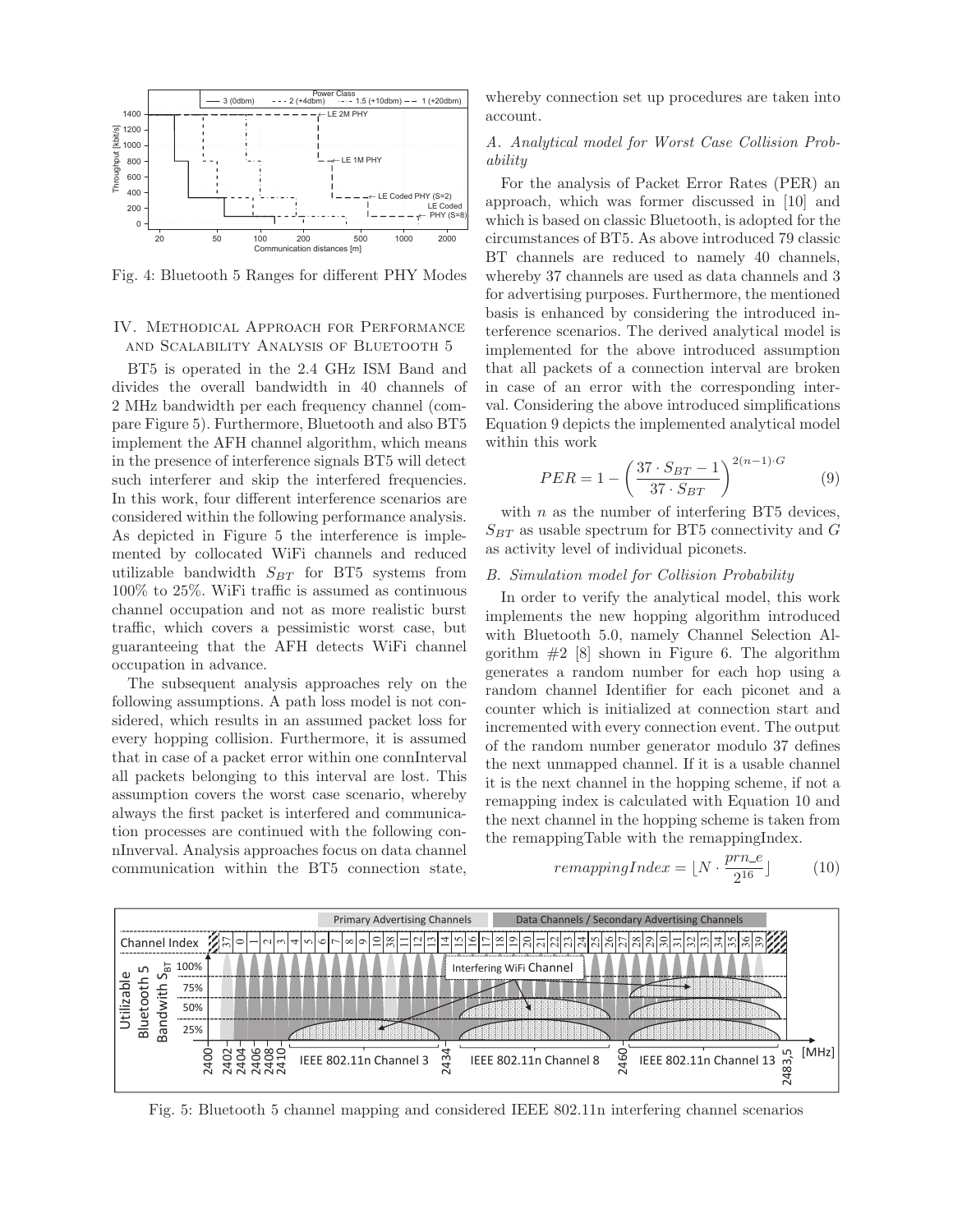

Fig. 6: Simulation Model for BT5 Channel Selection Algorithm

The above introduced and in Figure 6 illustrated channel selection approach (frequency hopping) is implemented in GNU R resulting in matrix representations for every single piconet hopping sequence, whereby piconets are considered as 1 by 1 connections. On this occasion, hops are represented by rows and piconets by columns. Based on this, hops are determined as collisions if the same channel index is detected more than once in one row of the related matrix, which refers to the same  $connInterval_n$ . In order to consider asynchronous BT systems, channel indexes are also analyzed for the following  $connInterval_{n+1}$ . Finally, packet error rate is calculated following Equation 11, also assuming that all packets of one connection interval are lost in case of a collision. Results of this AFH algorithm simulation approach are used to verify the analytical model in Section IV.

$$
PER = \frac{ppI \cdot collisions}{ppI \cdot hops} \tag{11}
$$

As input parameters the simulation relies on the number of piconets  $n$ , related activity level  $G$ , number of available channels  $S_{BT}$ , number of hops to be simulated and size of the connection interval.

# V. Evaluation of the suitability of Bluetooth 5 for the Internet of Things

This section is constituting the evaluation of the suitability of BT5 for IoT applications covering different activity levels. First off, the representation of all considered IoT activity levels is introduced as basis for the performance evaluation.

# A. Realistic Acitivity Levels for Internet of Things Applications

The performance evaluation is based on various activity scenarios that are illustrated in Table IV and rely on realistic IoT use cases. The first two activity levels of  $G = 1$  and  $G = 0.2$  are classic BT scenarios, such as video or audio streaming services, that are

not indicated by a number of events per day, due to the reason that these use cases typically implement a continuous communication at a specific data rate. Since BT5 and the related capability of LE 2M PHY mode that provides a peak data rate of about 1.4 Mbit/s even such high data rate requirements can be fulfilled with a low energy BT variant. Due to the reason that this work is focusing on the usability of BT5 for IoT purposes, the following activity levels  $G > 0.01$  are not considered during performance evaluation.

TABLE IV: Bluetooth 5 Activity Scenarios

| Activity<br>Level                                        | $\rm{Events}$<br>per day                       | Sample Use Cases                                                                                                    |
|----------------------------------------------------------|------------------------------------------------|---------------------------------------------------------------------------------------------------------------------|
| $G = 0.1$<br>$G=0.2$                                     | continuous<br>continuous                       | Video Streaming<br>Voice and Audio Streaming                                                                        |
| $G=0.01$<br>$G=0.001$<br>$G=0.0001$<br>$G=0.000011$ to 2 | 500 to 1000<br>50 to 100<br>$5 \text{ to } 10$ | Traffic Congestion<br>Noise Monitoring<br>Tap Water Observation<br>Lighting,<br>Waste<br>S <sub>mart</sub><br>Mgmt. |

Based on this, the performance evaluation is implemented with activity levels of  $G = 0.01$  down to  $G = 0.00001$  substituting the overall range of IoT applications, assuming that one event is realized based on a small machine type communication protocol, such as MQTT [11]. The highest activity level of  $G = 0.01$  is representing a service with 500 up to 1000 monitoring events per day (e.g. Traffic Congestion Monitoring ), whereby the smallest activity level is considering IoT use cases with 1 or 2 events per day (e.g. Smart Lighting or Waste Management).

### B. Performance and Scalability Evaluation

The performance evaluation relies for both, the analytical model (Section IV-A) and the AFH simulation (Section IV-B), on the parameter set listed in Table V. First off, the analytical model is verified by means of the simulation.

TABLE V: Scenario parameter for performance evaluation

| Parameter<br>Activity Level G                                                 | Value range<br>0.001,<br>0.01,<br>$0.0001$ ,<br>0.00001 |
|-------------------------------------------------------------------------------|---------------------------------------------------------|
| Aval. BT5 bandwidth $S_{BT}$<br>Number of BT5 piconets $n$                    | 100%, 75%, 50%, 25%<br>$0$ to $2000$                    |
| Connection Interval<br>Considered frequency hops<br>Number of simulation runs | 7.5 <sub>ms</sub><br>5000<br>25                         |
| Maximum allowed PER                                                           | $1\%$                                                   |

The corresponding verification results are illustrated in Figure 7, whereby the Packet Error Rate (PER) is printed for an activity level of  $G = 0.01$ and the four introduced interference scenarios. It can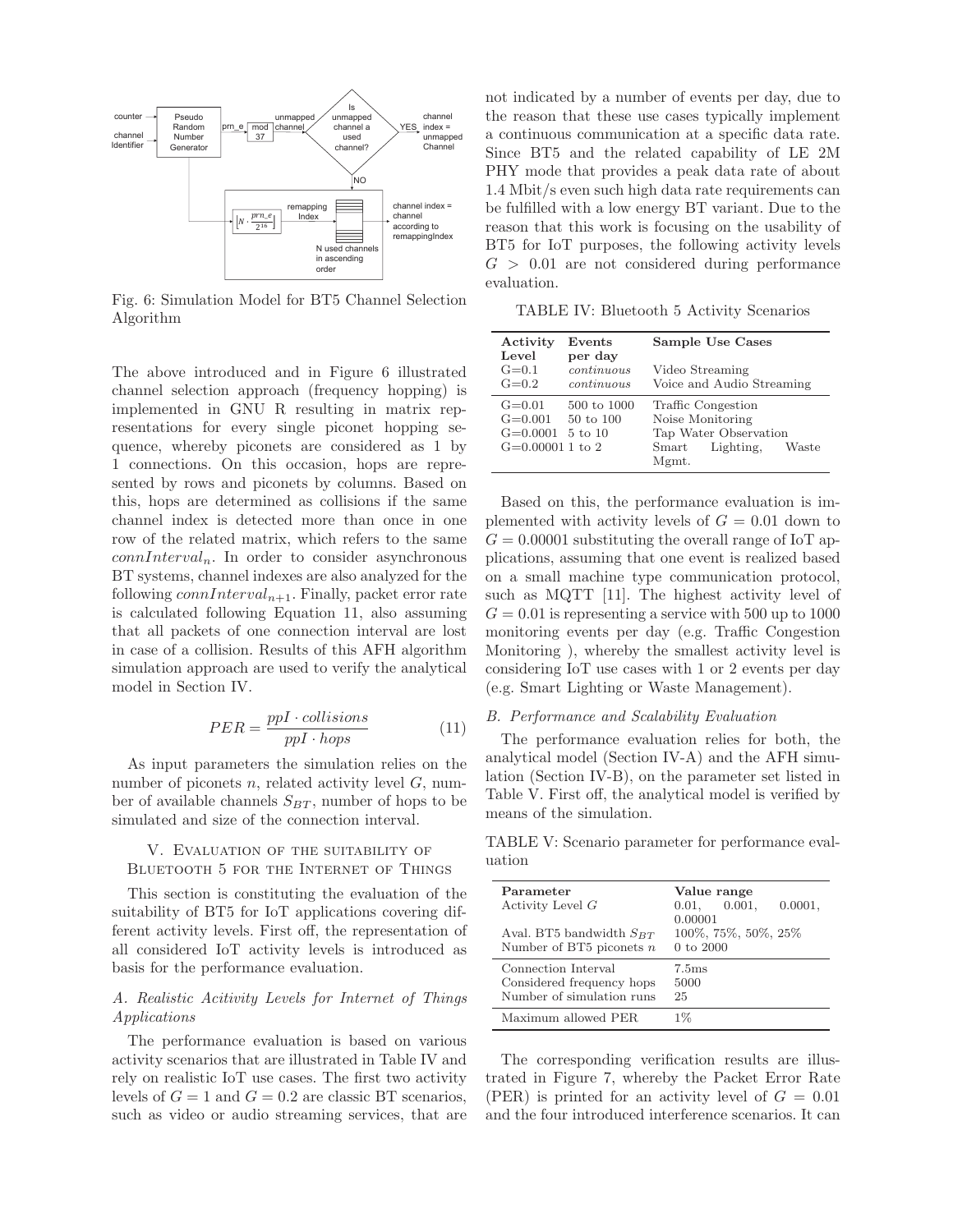be shown that the match between analytical model results and simulation is very good and only differ with a mean deviation of about 0.16 %. As a result of this good match, in the following all performance results are achieved by means of the analytical model.



Fig. 7: Verification of analytical model by means of Adaptive Frequency Hopping (AFH) simulation

In addition to the previous verification consideration, Figure 8 presents the performance results for all BT5 IoT activity scenarios introduced in Table IV. For the following analysis we assume a maximum allowed error rate of  $PER = 1\%$ , in order to guarantee a highly reliable IoT communication link. It can be shown that the resulting PER is significantly varying related to the considered activity level as well as the interference situation within the ISM band. Starting with the highest activity level of  $G = 0.01$ , which represents 500 to 1000 communication events per day, the PER is increasing very fast with rising number of considered Bluetooth piconets. The maximum PER limit only results in a usable capacity of 20 piconets in case the ISM frequency band is free of any interferer  $(S_{BT} = 100\%)$  and reducing to even 5 piconets as usable capacity limit, when the utilizable bandwidth for the BT5 systems is reduced to 25%, due to collocated WiFi systems. Finally, in case of the smallest activity level  $G = 0.00001$ , a significantly higher capacity limit is determined with a limit of 19849 BT5 piconets at a PER of 1% for a non-interfered 2.4 GHz ISM band. Even at the highest considered interference level of  $S_{BT} = 25\%$ , it is possible to operate 4770 BT5 piconets in the same coverage area. As finding of the performance evaluation presented in Figure 8, Figure 9 summarizes the capacity limits of BT5 piconets in the same coverage area at a PER of 1%. All in all the presented performance and scalability results demonstrate that, dependent on the interference situation and especially the activity level, a huge amounts of piconets can be operated in parallel and thus BT5 is a valid technology candidate for implementation of IoT applications. Finally, in Section V-C some considerations that can be derived from above presented results are presented in term of a short case study.

# C. Considerations for Network Planning purposes of Internet of Things Deployments

The above presented performance and scalability results evaluate the maximum capacity limit of BT5 piconets that can be operated in parallel. This information allows to identify the usability of BT5 for



Fig. 8: Packet Error Rate (PER) for relevant IoT activity scenarios